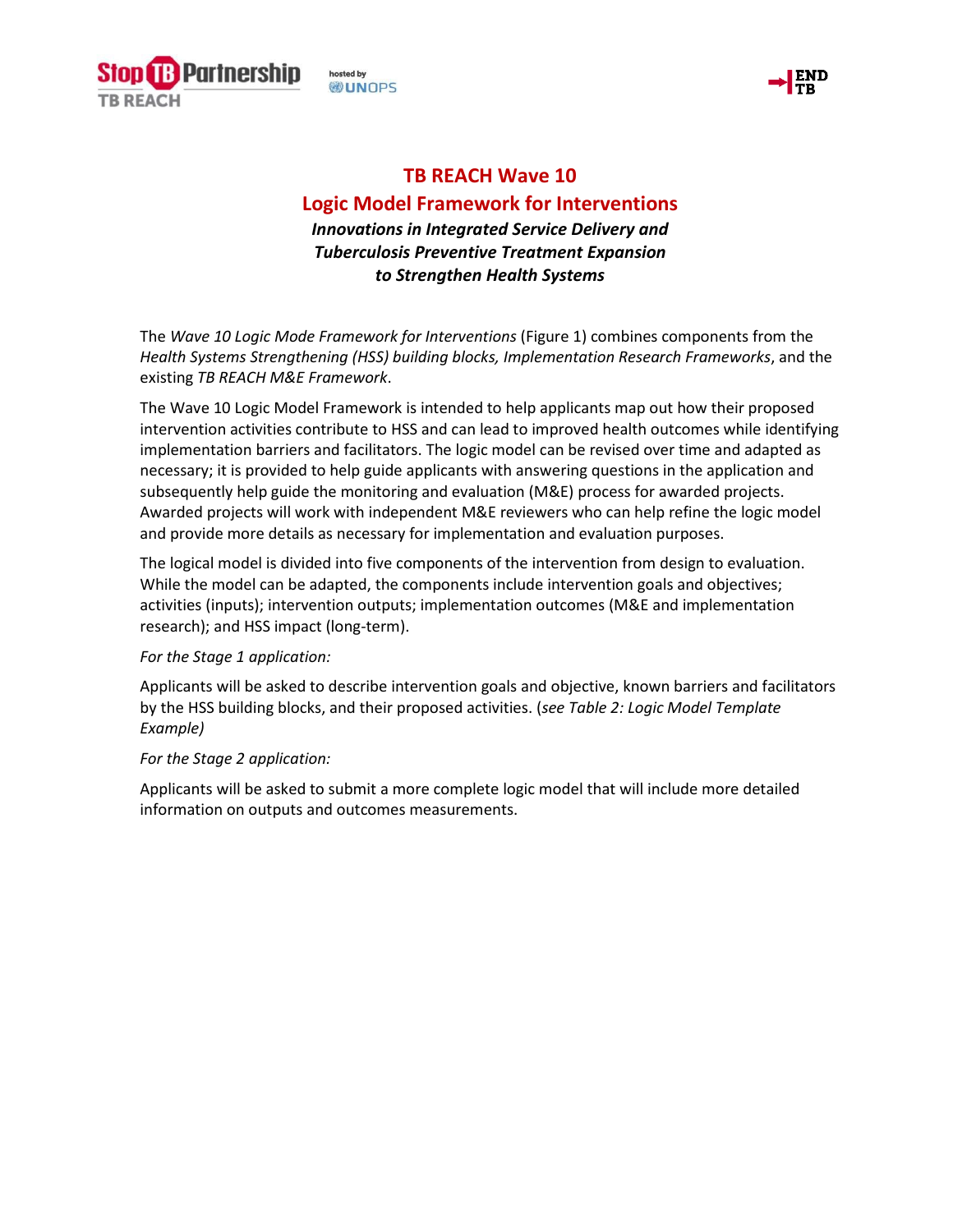



# **Figure 1 Wave 10 Logic Model Framework for Interventions**

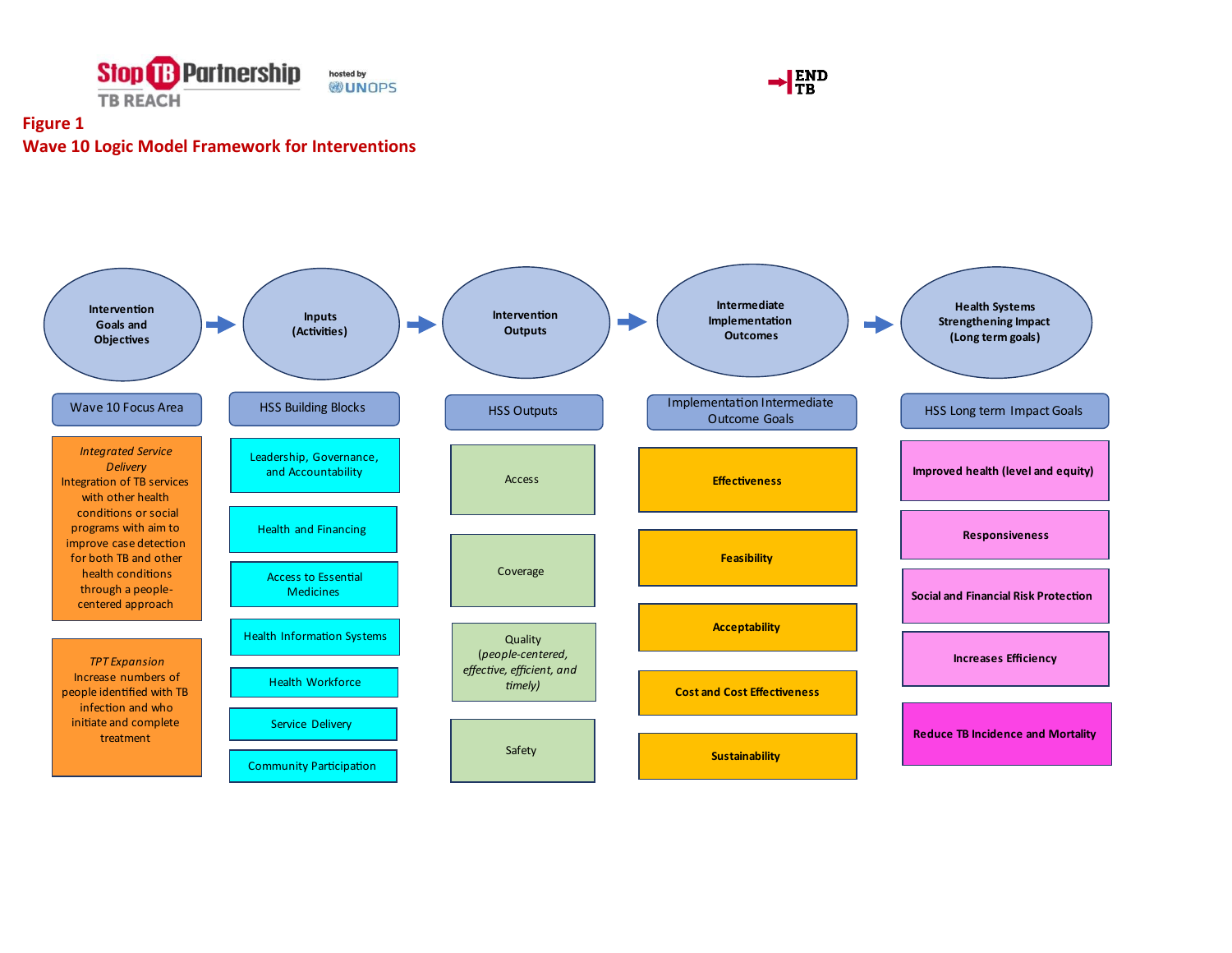



#### *Intervention Goals and Objectives:*

As part of the application, applicants will need to describe their intervention goals and objectives.

# *Inputs (Activities):*

Following the HSS building blocks, applicants should describe potential barriers and facilitators associated with each of the building blocks for achieving their intervention goals and objectives. Applicants are required to describe how their proposed activities could address the building blocks. **It is not expected that TB REACH projects will be able to address and impact all HSS building blocks and barriers, however applicants should be aware of and consider existing barriers and facilitators for each of the building blocks while designing their interventions.**

For the Stage 1 application, applicants will be asked to develop this part of the logic model for planning purposes. Overtime additional barriers and facilitators may be identified, and activities may be modified as necessary.

#### *Intervention Outputs*

The intervention outputs *access, coverage, quality, and safety* are part of the HSS building blocks framework. Intervention activities should aim to improve these outputs. *Access* refers to the ability of a person to make use of health services. *Coverage* of interventions is defined as the proportion of people who receive a specific intervention or service among those who need it. *Quality care* refers to health services that are *person-centered*, high quality, effective, and delivered in a timely, *efficient,* and responsive manner. *Safety* refers to the provision of services that aim to prevent and reduce error and harm that may occur to people seeking care.

#### *Intermediate Implementation Outcomes (TB REACH M&E and Implementation Research)*

The implementation outcomes component of the TB REACH Wave 10 Logic Model Framework is derived from several different *Implementation Research* frameworks.(1–3) For awarded projects, a major focus of the independent TB REACH M&E will be to assess the performance or "effectiveness" of projects. Depending on the goals of the intervention, this generally includes measuring and analysis of increases in TB (and other integrated disease) case notifications or improvements in TPT initiation and completion rates compared to historical and control populations. However, for Wave 10, in addition to the standard TB REACH M&E, projects will be asked to assess other implementation factors that can help determine whether or not projects are "successful" and reasons why. Successful implementation of innovations is reliant on multiple factors. Assessing these factors can also help provide valuable information on how to improve projects for sustainability.

Following is a list of potential *Implementation Outcomes* that can be assessed for TB REACH projects. With the exception of *Effectiveness,* not all implementation outcomes may be necessary for projects to assess. *Effectiveness* will be assessed with the assistance of an independent *TB REACH M&E Reviewer.* Applicants submitting a Stage 2 application will be asked to provide information on which additional implementation outcome components they plan on assessing for their interventions. For projects that are similar in nature, the TB REACH Secretariat may develop standardized tools that can be tailored for use by individual grantees. This will allow for the compilation of learnings across projects. To conduct these additional assessments, applicants should budget up to 10% of their funding for *implementation research* and seek any necessary local ethical approvals prior to collecting and analyzing data.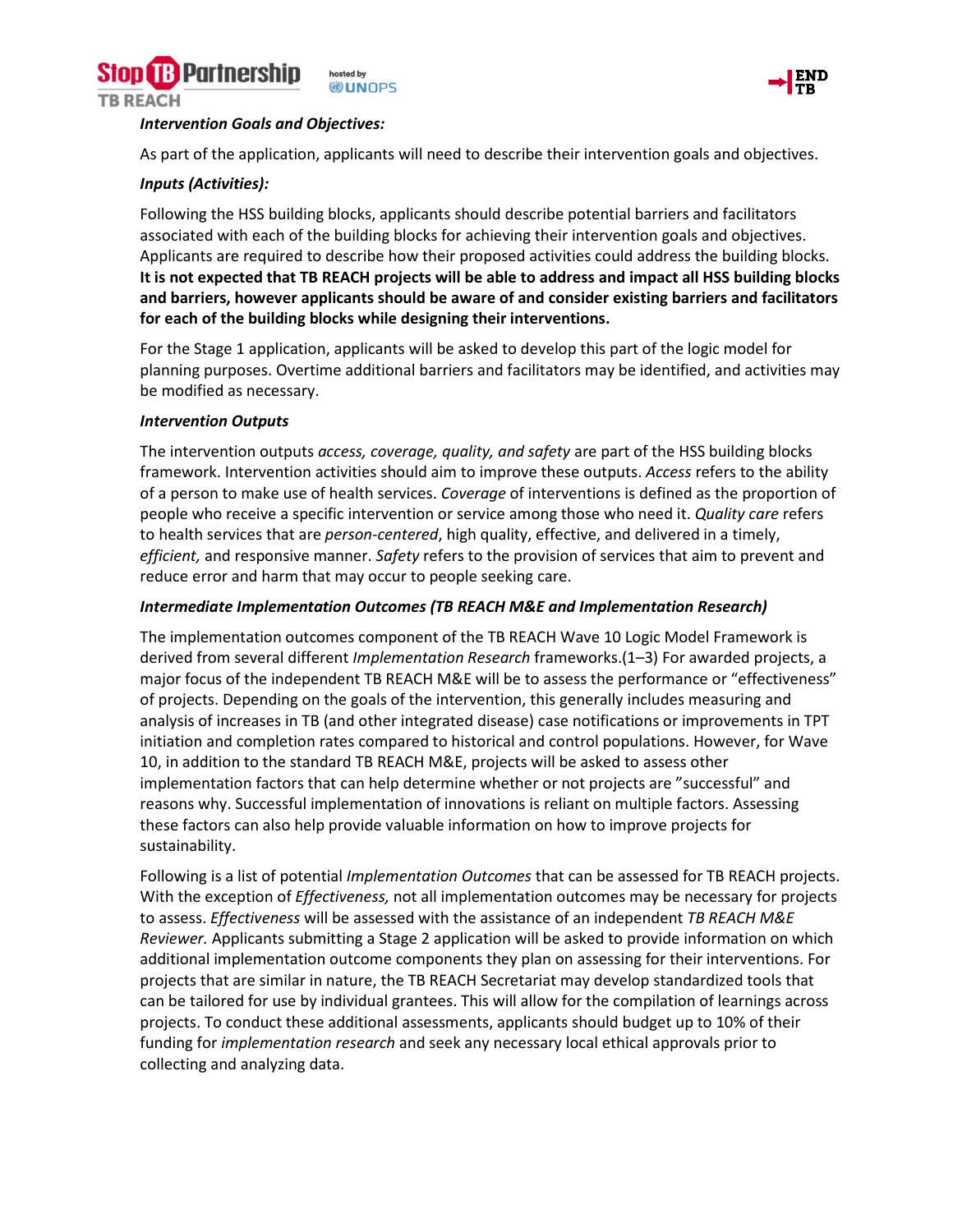



| <b>Implementation Outcomes</b><br>Components | <b>Definitions</b>                                                                                                                                                                                                             |  |
|----------------------------------------------|--------------------------------------------------------------------------------------------------------------------------------------------------------------------------------------------------------------------------------|--|
| Effectiveness                                | the determination of whether or not the intervention<br>achieved its desired goal or objectives (e.g.,<br>improvement in TB detection, earlier diagnosis of co-<br>morbidities, increase in TPT uptake and completion<br>etc.) |  |
| Acceptability                                | the acceptance of and perceptions about the<br>agreeability of the intervention by stakeholders (e.g.,<br>persons seeking care or health care providers)                                                                       |  |
| Adoption                                     | the uptake of the intervention                                                                                                                                                                                                 |  |
| Feasibility                                  | the extent that the intervention can be operationally<br>implemented in a setting                                                                                                                                              |  |
| Cost                                         | analyses of costs associated with the intervention; can<br>be looked at from the perspective of the                                                                                                                            |  |

# **Table 1:** *Implementation Outcomes Definitions*

#### *Long Term Impact*

The long-term impact of the interventions is based on *HSS goals* and to help achieve global TB targets for reducing TB incidence and mortality. While this impact may not be able to be measurable during the lifecycle of the grant, it is important for applicants to propose interventions with these final goals in mind.

*Sustainability* the extent to which an intervention receives continued

program/health system as well as the person seeking

care; cost effectiveness of interventions

support to be operationally maintained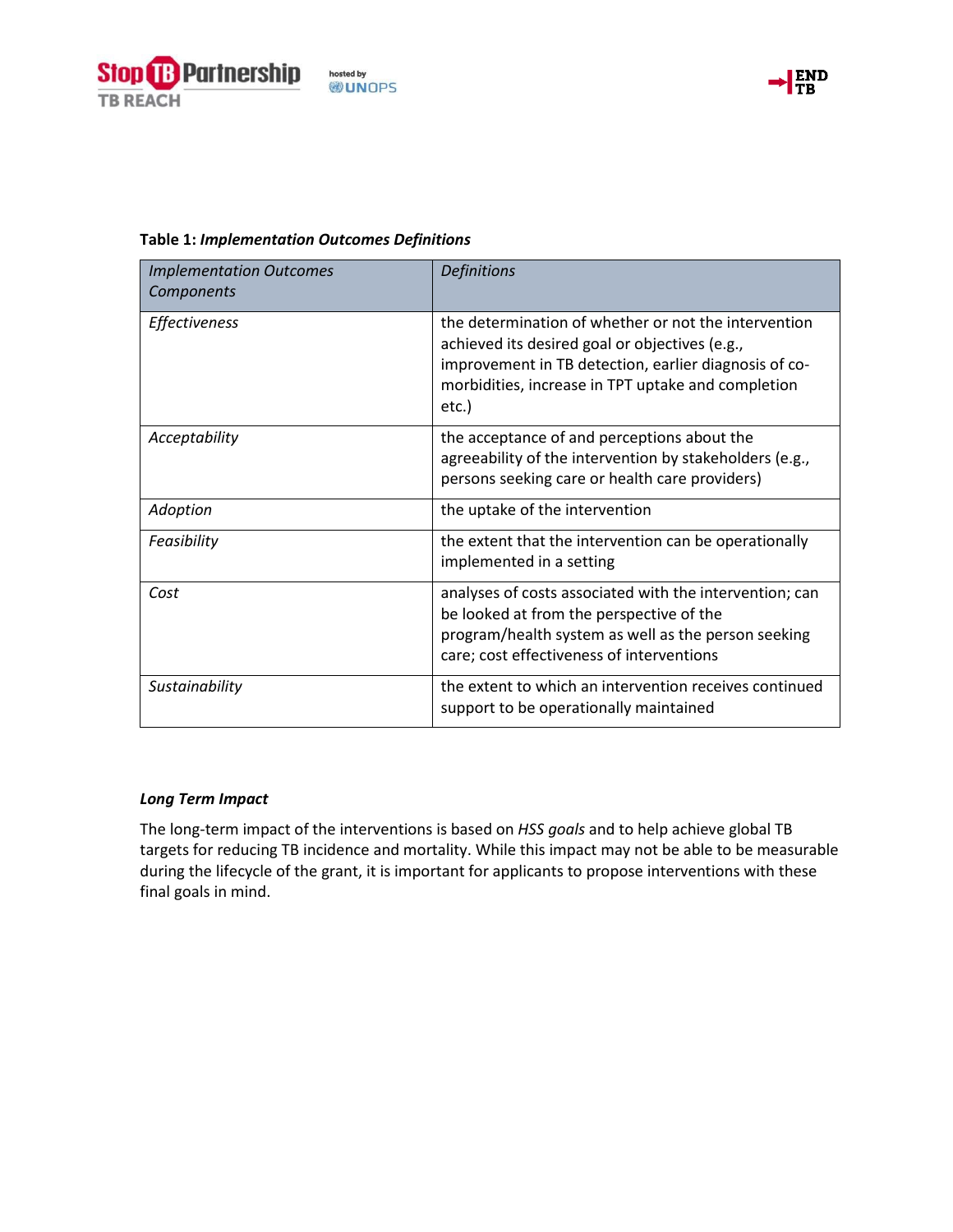



**Table 2:** *Example Template for Stage 1 Application Logical Model Components: Intervention Goals and Objectives and HSS Building Blocks and Activities*

#### *Intervention Goals and Objectives*

Goal: Increase TB case notifications and diagnosis of lung ailments by integrating screening using artificial intelligence (*AI)* 

| <b>HSS Building Blocks (inputs and</b><br>processes) Definitions                                                                                                                                           | <b>Potential Barriers</b>                                                                                                                                                                                                      | <b>Potential Facilitators</b>                                                                                                                                 | Describe proposed activities to address building block and<br>intended output                                                                                                                                                                                                                                                                                                                                                                                               |
|------------------------------------------------------------------------------------------------------------------------------------------------------------------------------------------------------------|--------------------------------------------------------------------------------------------------------------------------------------------------------------------------------------------------------------------------------|---------------------------------------------------------------------------------------------------------------------------------------------------------------|-----------------------------------------------------------------------------------------------------------------------------------------------------------------------------------------------------------------------------------------------------------------------------------------------------------------------------------------------------------------------------------------------------------------------------------------------------------------------------|
| Leadership, Governance, and<br>Accountability. Cross-cutting; coalition<br>building, oversight of policy and<br>regulation, and of all other health<br>system blocks and structures                        | Lack of coordination among other<br>govt or disease program to help<br>facilitate integrated services                                                                                                                          | Existence of supported successful<br>integration programs to use as a<br>model<br>Govt commitment to implementing<br>innovative medical technologies          | Engage NTP and other relevant MOH programs to receive<br>support for this project                                                                                                                                                                                                                                                                                                                                                                                           |
| Health Financing: Collection,<br>mobilization, and allocation of money<br>to cover the health needs of the<br>people, Includes financing of service<br>delivery and protection from<br>catastrophic costs. | Financial barriers and burden for<br>persons seeking care<br>Initial cost of x-ray and AI equipment<br>may be cost prohibitive<br>Lack of additional funds for providers<br>conducting additional services for ISD<br>projects | Presence of other donor funding for<br>ISD programs<br>Ability to combine resources from<br>different heath program to address<br>different health conditions | Offer integrated screening of multiple lung conditions<br>during one patient visit; may reduce costs for persons<br>seeking care (e.g., reduce transport costs and time to<br>access health services) and reduce cost for health service<br>programs and improve efficiencies.<br>Coordinating components of service delivery with other<br>partners who may have alternative funding e.g. treatment<br>may supplement the funds available for the project/<br>intervention |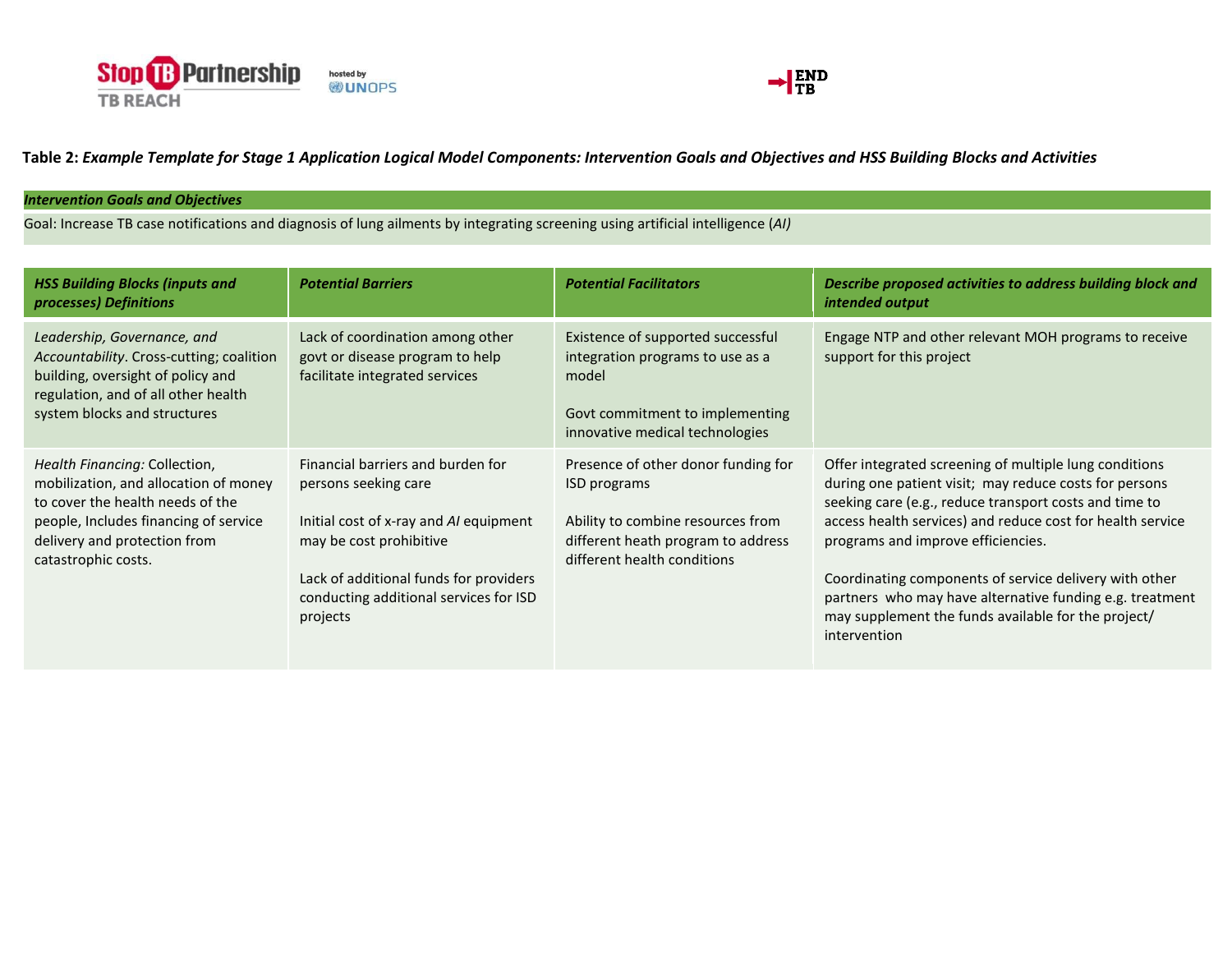





| <b>Access to Essential Medicines and</b><br>Diagnostic tools: Procurement and<br>supply chain management system.<br>Ensure availability and distribution of<br>health products and medicines that<br>are quality assured, safe and<br>effective, and accessible. | Lack of coordination from different<br>govt health programs on distribution<br>and availability of medical supplies<br>In-country regulations may be barrier<br>for importation and use of new<br>medical technologies                                                                                                                 | Al software can be used in areas<br>where access to radiology services is<br>limited                                                     | Use AI to improve efficiencies and access to radiological<br>readings to diagnosis lung ailments                              |
|------------------------------------------------------------------------------------------------------------------------------------------------------------------------------------------------------------------------------------------------------------------|----------------------------------------------------------------------------------------------------------------------------------------------------------------------------------------------------------------------------------------------------------------------------------------------------------------------------------------|------------------------------------------------------------------------------------------------------------------------------------------|-------------------------------------------------------------------------------------------------------------------------------|
| <b>Health Information Systems:</b><br>Collection, analysis, and<br>dissemination of reliable and timely<br>data for disease surveillance, health<br>determinants, and health system<br>performance and health status                                             | Separate disease information systems<br>for different health conditions                                                                                                                                                                                                                                                                | Availability of mobile data collection<br>and case management tools and<br>apps that can be modified for ISD<br>projects                 | Develop a data system that incorporates information about<br>both TB and other lung condition being integrated and<br>managed |
| Health Workforce- all people engaged<br>in actions whose primary intent is to<br>enhance health; HR include public and<br>private clinical, managerial, and<br>support staff.                                                                                    | Limited human resources for<br>screening, testing, and treatment<br>Lack of expertise<br>Insufficient coordination of human<br>resource development across<br>different parts of the health system<br>and between different public health<br>programmes<br>Concerns from radiology doctors on<br>use of AI for detecting lung ailments | AI can help address lack of<br>availability of radiologists or other<br>human readers, particularly in rural,<br>low -resource settings. | Training of HCWs to use AI as part of TB case detection<br>and other lung ailments                                            |